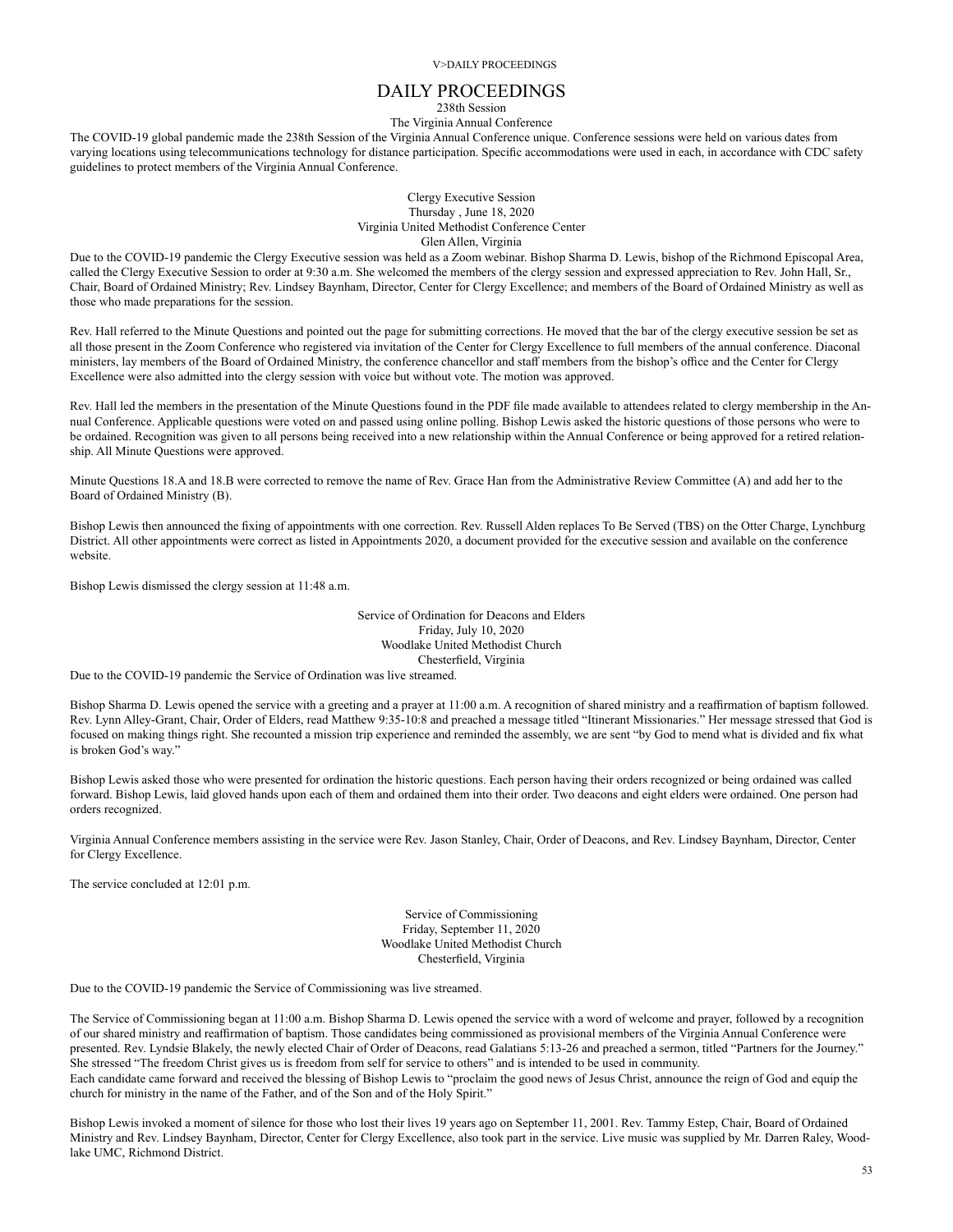## Service of Remembrance Saturday, September 12, 2020 Woodlake United Methodist Church Chesterfield, Virginia

Due to the COVID-19 pandemic the Service of Remembrance was video recorded on September 12, 2020, and posted to the Annual Conference website. Bishop Sharma D. Lewis introduced the service. Rev. Esther Agbosu, Bethany UMC, York River District, preached "A Glorious Welcome" from the following texts: John 14:1-4, Revelation 14:13 and Isaiah 25:6-9. She reminded her listeners that the pain of being separated by death from those we love cannot compare to the joy of resurrection into the presence of Jesus Christ.

Rev. Shayne Estes, Central UMC, Richmond District; Rev. Brian Simmons, Wesley UMC (Colonial Heights), James River District; Rev. Gretchen Simpson Nelson, Wesley UMC, York River District; and Rev. Josh Dalton, Woodlake UMC, Richmond District served as liturgists. Rev. Kevin Elmore, Andrew Chapel UMC, Rappahannock River District and Rev. Stephanie Kimec Parker, The Gathering at Scott Memorial UMC, Elizabeth River District were acolytes. Rev. Susan Reaves, Annual Conference Secretary, read the names of the clergy, diaconal ministers, clergy spouses and lay members of the Annual Conference who had claimed the promise of the resurrection since the 2019 Annual Conference. The acolytes lit a candle for each person named. Live music was supplied by Mr. Darren Raley, Woodlake UMC, Richmond District.

> Service of Retirement Saturday, September 12, 2020 Woodlake United Methodist Church Chesterfield, Virginia

Due to the COVID-19 pandemic the Service of Retirement was video recorded on September 12, 2020, and posted to the Annual Conference website. Bishop Sharma D. Lewis opened the service with words of welcome. She announced that the Retirement Class of 2020 represented 1,491 years of faithful, dedicated service. Rev. Pamela Culler, Retired, Richmond District, delivered the sermon "See, Listen, Pray, and Love All the People." Her text was 1 John 4:7-16. She reminded her listeners that love is not just an emotion. Christian love is an act, an attitude and a decision to see, hear and pray for all of our brothers and sisters in Christ.

Mr. John Fuller, Executive Director, Virginia United Methodist Pensions, Inc., addressed the retirees and congratulated them on the years of service they brought to The Virginia Annual Conference. A video of a prayer led by laity from some of the retirees' churches was shown. Rev. Archana Samuel, Sherbourne UMC, Richmond District and Rev. Yun Kim, Saint Peter's UMC, Richmond District were the liturgists.

> Plenary Session Saturday, September 19, 2020 Woodlake United Methodist Church Chesterfield, Virginia

Due to the COVID-19 pandemic the plenary session was held in a Zoom webinar format. Rev. Joshua King, Chair, Rules Committee, instructed the Conference members on using the voting and motion-making features. Bishop Sharma D. Lewis, bishop of the Richmond Area, greeted the members of the Annual Conference noting the unusual circumstances. She shared a centering moment, reminding us that we are resilient people. She called the plenary of the 238th Session of the Virginia Annual Conference to order at 9:39 a.m. Voting could not take place due to technical problems experienced by Options Technologies, the vendor supplying the electronic voting system. At 12:01 p.m. Bishop Lewis "invalidated and postponed the Annual Conference until 2020, if possible. Until that time the Annual Conference will be postponed."

> Plenary Session Saturday, October 31, 2020 Virginia United Methodist Conference Center Glen Allen, Virginia

Due to the COVID-19 pandemic the plenary session was held in a Zoom webinar format. Rev. Joshua King, Chair, Rules Committee, instructed the Conference members on using the voting and motion-making features. Rev. Susan Reaves, Conference Secretary, announced the deadline for filing requests for items to be removed from the consent agenda.

Bishop Sharma D. Lewis, bishop of the Richmond Area, greeted the members of the Annual Conference at 9:29 a.m. She then conducted two practice votes through the Lumi system. At 9:34 a.m. she called the 238th session of the Annual Conference to order noting the unusual circumstances caused by the pandemic and its effect on the Annual Conference and the life of the Church. She shared a centering moment, reminding us that we are resilient people. She encouraged all United Methodists in the Virginia Conference to observe three days of prayer and fasting in this time of national division.

The Charles Wesley hymn, "And Are We Yet Alive" sung by the River Road United Methodist Church was shown. This hymn has been sung by persons gathering for holy conferencing since the beginning of the Wesleyan movement. Rev. Raymond Wrenn, Retired, Winchester District, who is 102, offered the opening prayer on a prerecorded video. This is his 80th year as a member of the Virginia Annual Conference. Ms. Danielle Cloud, Fredericksburg UMC, Rappahannock River District, also prayed for the assembly on a prerecorded video. Ms. Cloud is in the 11th grade and this was her second year as a member of Annual Conference. She has been attending annual conferences in various ways since she was five.

Rev. Hyo Lee, Richmond District Superintendent, greeted the Conference and welcomed them as the Superintendent of the host district. He recognized the Bishops who were former members of the Virginia Annual Conference. Rev. Lee acknowledged Bishop H. Hasbrouck and Ms. Mera Hughes; Bishop Ray and Mrs. Martha Chamberlain and Bishop Young Jin and Rev. Kiok Cho who were present on the Zoom webinar. Bishop Tim and Ms. Melba Whitaker and Bishop C. P. Minnick were not able to be present. He also remembered the ministry of deceased Bishop Kern Eustler. Bishop Lewis prayed for the retired bishops, their spouses and Bishop Eustler.

Bishop Lewis expressed her appreciation to Mr. Warren Harper, Conference Lay Leader; Rev. Tom Joyce, Assistant to the Bishop; Rev. Susan Reaves, Conference Secretary; and Rev. Delano Douglas and Ms. Beverly Myers, Assistant Conference Secretaries, for assisting with the session of Annual Conference. She also thanked Rev. Joshua King, Chair, Conference Rules Committee, and Mr. Scott Diamond, Incoming Chair, Conference Rules Committee, for serving as parliamentarians at the day's session. Bishop Lewis also acknowledged appreciation of her Administrative Assistant, Ms. Terri Biggins.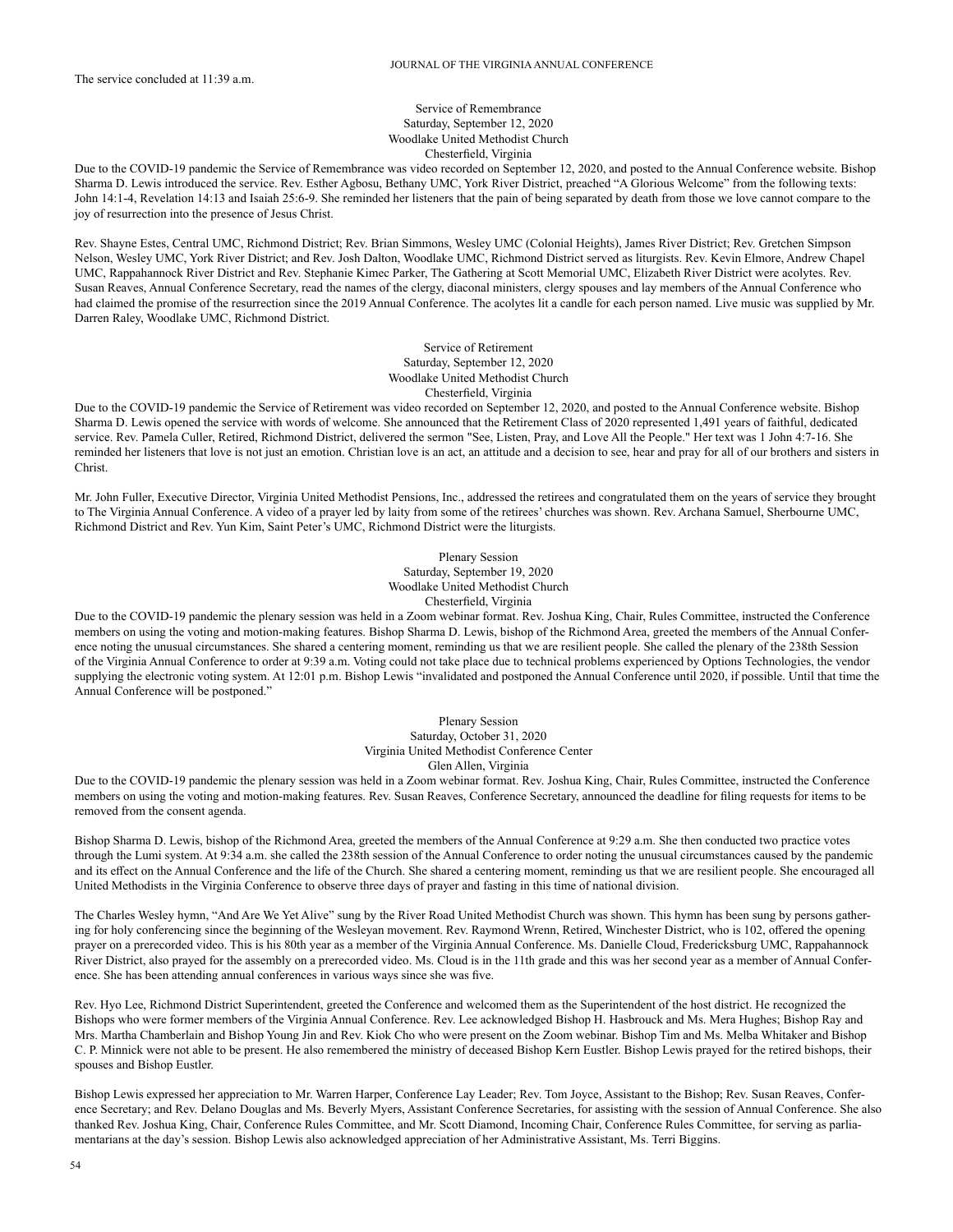#### V>DAILY PROCEEDINGS

Rev. Lee made a motion to permit the 238th session of the Virginia Annual Conference to take place in the virtual format. The motion was approved.

Next Rev. Lee moved that the virtual bar of the Conference be set as the specific locations of the sites of members and members at the host site, the Virginia United Methodist Conference Center in Glen Allen, Virginia; who have been provided with the appropriate member credentials. The motion was approved. Rev. Reaves moved for the election of the Assistant Secretaries, Rev. Delano Douglas and Ms. Bev Myers; and Editor of the Journal, Ms. Madeline Pillow White. She moved for the election of the Annual Conference Committee nominees listed on page 31, *Book of Reports* and those listed on the Addendum to the *Book of Reports*. The motion to elect each person was approved.

Bishop Lewis moved for the elections of the Chancellor, Mr. Steven D. Brown and Conference General Evangelist, Rev. Gregory West. The motions were approved.

Mr. John Meeuwissen, Chair, Board of Laity, Nominations Committee, moved the election of Ms. Martha Stokes as Conference Lay Leader. The motion was approved.

Rev. King, proposed rule changes for the 2020 Annual Conference to meet virtually. There were four proposals. The first addresses Rule I.B.7. It states the roll is to be taken with a signature. This change would allow for the roll of the Annual Conference to be taken by those registered and present by Lumi, the vendor contracted for technical support for the voting at conference this year. The second proposal would suspend Rule II.D.3 in its entirety, thus not allowing members of this Annual Conference to add to the printed agenda. The third proposal is to amend Rule VI.A to be absolutely clear in allowing our District Conferences to also meet virtually as the District Superintendents see fit, to simplify holding district conferences. And the fourth would strike from Rule VII.D the section that permitted only those showing proper credentials to be given a ballot for voting. Striking this last portion of the rule allows this year's credentials to be granted to everyone registered through Lumi. The Rules Committee also recommends these rules be in effect for this year only.

Rev King moved for a suspension of the rules. The motion was approved.

Rev. King then moved for approval of the four recommendations. The motion was approved.

Rev. King pointed out the rule amendments found on pages 31-34, *Book of Reports*. There were 15 proposed changes. He moved for the adoption of all 15 recommendations.

The application of the newly Revised Roberts Rules of Order.

Officially incorporates the purpose of Common Table and its relationship to the Virginia Annual Conference into the rules.

Changes the name of the Conference Leadership Discovery and Development Team to simply "Conference Nominations Team."

Changes the manner in which the *Book of Reports* is made available. Rather than providing it strictly by mail, the Annual Conference would have the flexibility to make it available in other formats and by other mediums.

Strike the words "requiring addition to Agenda" and instead add the words "for Consideration as Additions to the Agenda" to the title of rule II.D.3. Allows for those clergy who are being recommended by the Board of Ordained Ministry as full members of the Annual Conference to be included in the nominations as delegates to General and Jurisdictional Conference.

Corrects a typographical error in Rule III.D.5 to a cross reference to another of the standing rules.

Adds to Rule III.D.6.c "and nominated from the floor" to be in accordance with the changes made by the 2016 General Conference, Book of Discipline ¶34.

Allows for clergy and laity balloting for delegates to General and Jurisdictional Conference to be invalid if more than 15% of the ballots received were invalid.

Reflects changes the Board of Laity is requesting for its membership.

Makes changes to the purpose of the Bishop's Foundation from providing the training for leadership development to providing funding for said training.

Changes the membership of the United Methodist Foundation.

Changes the structure of the Virginia United Methodist Board of Pensions and Related Benefits to include more classes.

Changes the number of years in advance that the Conference Site Selection Committee will need to recommend from five to three years.

15. Inserts an appendix that was referenced in Standing Rule VII.D

The Rev. Bill Davidson, Retired, Richmond District proposed the following amendment to the proposed rules, a MOTION TO AMEND BY DELETION On page 33 of the *Book of Reports* under numbers 13 and 21 of the Changes Recommended by the Rules Committee (referencing the Standing Rules V.A.4.f) I move to delete the following words: "to be disciples of Jesus Christ who are lifelong learners who influence others to serve", thereby ending the sentence with the words "and carry out the vision of the Annual Conference." Page 33 of the *Book of Reports:* 13. Paragraph V.A.4.f – second sentence – strike "to create a culture of call by engaging, equipping, and empowering people so that they might effectively partner with each other and their pastors to live out God's call as they lead the church in transforming the world as disciples of Jesus Christ." and insert "is to fulfill the mission of making disciples of Jesus Christ for the transformation of the world; and carry out the vision of the Annual Conference [DELETE to be "Disciples of Jesus Christ who are lifelong learners who influence others to serve]."

The motion to amend did not pass by the necessary 2/3rds majority. Rev. Mochel Morris, Retired, Rappahannock River District, raised a point of order. The heading on the voting screen was incorrect and did not reflect that it was a vote on the amendment but said it was a vote on the slate of rule changes. A revote was called for. Rev. King explained that normally an amendment does not need a two-thirds majority but as this is an amendment to the rules it does take a two thirds majority to pass. After a brief break, a revote was taken. The amendment was approved.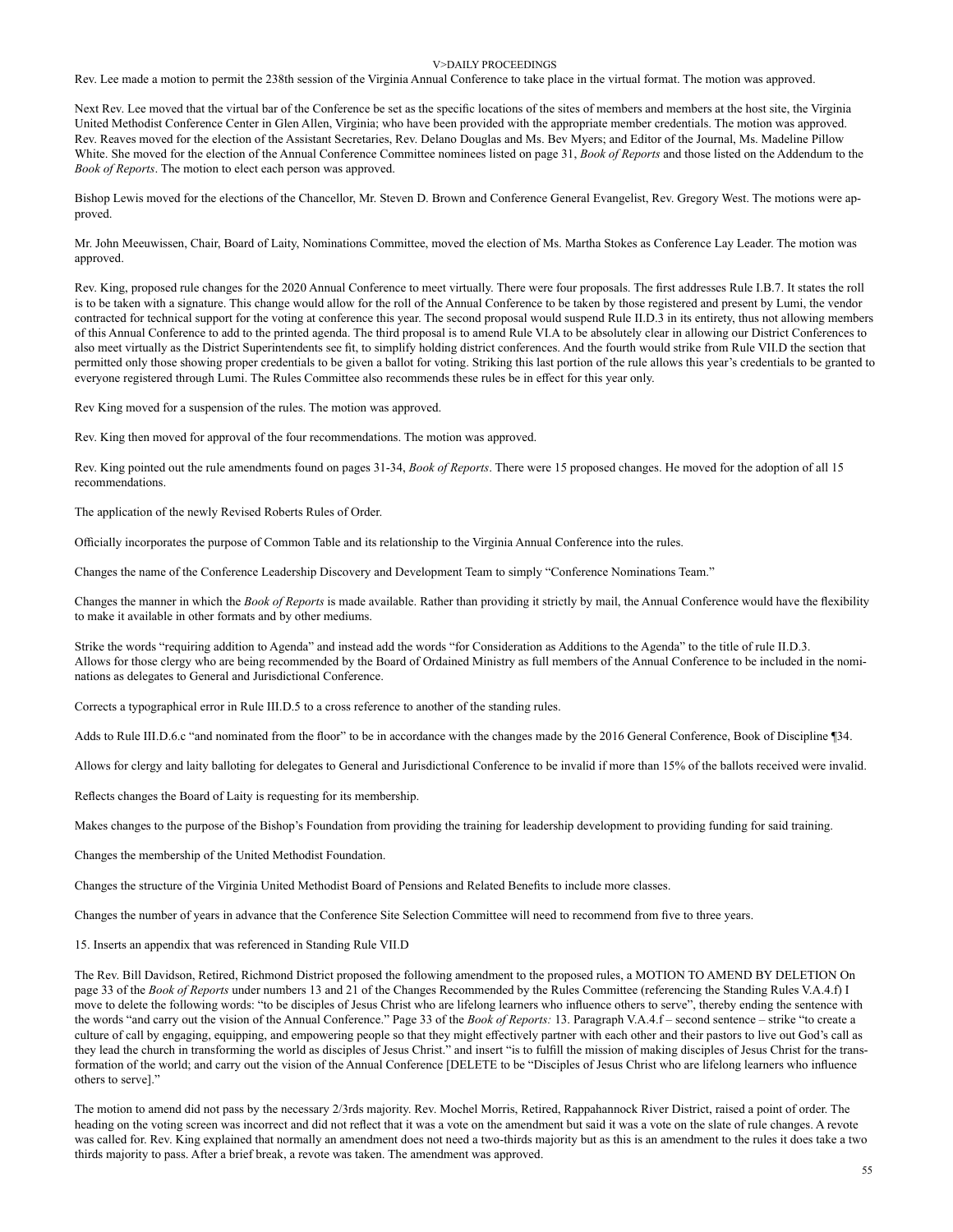#### JOURNAL OF THE VIRGINIA ANNUAL CONFERENCE

Rev. Rob Vaughn, Community of Faith UMC, Arlington District, proposed an amendment to the rules, "to delete recommendation #3, page 33." It was seconded. The question was called. The motion was not approved.

Bishop Lewis removed the report of the Historical Society from the Consent Agenda since a vote is needed on a recommendation, to be presented during the Common Table report. The following items were listed on the Consent Agenda and can be found on the following pages in the *Book of Reports:* page 105, Bishops' Foundation; page 65, Campus Ministries/Wesley Foundations; page 54, Church and Society; page 73, Church Development Team; page 55 Virginia United Methodist Communications, Inc.; page 113, The United Methodist Credit Union, Inc.; page 120, Virginia United Methodist Development Company; page 74, Commission on Disabilities; page 55, Board of Discipleship; page 56, Older Adult Council; page 56, Council on Youth Ministries; page 52, Ecumenical Study Group; page 104, Episcopacy Committee; page 74, Commission on Ethnic Minority Concerns and Advocacy; page 119, United Methodist Foundation; page 76, GraceInside; page 60, Heart Havens; page 64, Board of Higher Education and Campus Ministries; page 72, Board of Laity; page 57, Missional Ministries Board; page 57, Disaster Response; page 57, Partnerships of Hope (formerly Initiatives of Hope); page 58, Mission Encounter; page 58, Conference Committee on Mission Personnel; page 57, United Methodist Volunteers in Mission; page 58, Voices of Youth; page 103, Board of Ordained Ministry; page 116, Professional Administrators of the United Methodist Connectional Structure; page 60, Pinnacle Living; page 112, Preachers' Relief Society; page 112, Retired Clergy Housing; page 76, Society of St. Andrew; page 75, Commission on Status and Role of Women; page 104, Conference Board of Trustees; page 113, United Methodist Men; page 105, United Methodist-related schools; page 115, United Methodist Women; page 78, Virginia Interfaith Center for Public Policy; page 62, Virginia United Methodist Housing Development Corporation; and page 62, Wesley Housing Development Corporation.

Bishop Lewis asked Rev. Reaves if any other items were being removed from the Consent Agenda. There were no other items to remove. Bishop Lewis moved the approval of the Consent Agenda. The motion was approved.

Mr. Neal Wise, Chair, Site Selection Committee, moved for a suspension of the rules in order for the committee's recommendations to be applied this year. The motion was approved.

The Site Selection Committee moved to amend the Site Selection Committee report adopted at the 2019 Annual Conference and accept only the next three years of location recommendations and further, the Site Selection Committee makes no recommendation for a location in 2025. The motion was approved.

Rev. Mary Dadisman, Chair, Commission on the Status and Role of Women (COSROW), reported by recorded video on the importance of monitoring at Annual Conference. In this endeavor COSROW works with the Commission on Ethnic Minority Concerns and Advocacy. Monitoring helps raise awareness and shows us if we do indeed, see all the people. Up to this point 215 people have responded to the laity survey. Rev. Dadisman also encouraged people to observe Thursdays in Black (TIB), Towards a World Without Rape and Violence. It is a movement launched by the World Council of Churches to raise awareness and make concrete, measurable progress towards a world without rape and violence.

Rev. Alan Layman, Chair, Minutes Committee, reported the Minutes Committee met on September 17, 2020 to review the minutes of the June 18th Clergy Executive Session, July 10th Ordination Service and September 11th Commissioning Service. Additionally, the Committee will meet on November 16, 2020 at 11 a.m. to review the Minutes of today's proceedings. He moved the acceptance of the minutes of this 238th Session of the Virginia Annual Conference. The motion was approved.

Rev. Lee, brought the report of the cabinet. He moved for the approval of the District Committees on Ordained Ministry and the District Boards of Church Location and Building. The motion was approved.

## Rev. Lee moved for approval of the following:

Be it resolved that Charles Wesley United Methodist Church on the Arlington District be discontinued effective October 31, 2020, and that all property, real and personal, tangible and intangible of the church be transferred to the Arlington District Trustees and that the membership of Charles Wesley United Methodist Church on the Arlington District be transferred to Wesley United Methodist Church in Vienna, Virginia except for each member who directs his/her membership be transferred to another church be transferred to that church.

#### The motion was approved.

Be it resolved that Graham Road United Methodist Church on the Arlington District be discontinued effective October 31, 2020, and that all property, real and personal, tangible and intangible of the church be transferred to the Arlington District Trustees and that the membership of Graham Road United Methodist Church on the Arlington District be transferred to Friendship United Methodist Church except for each member who directs his/her membership be transferred to another church be transferred to that church.

#### The motion was approved.

Be it resolved that Travis Chapel United Methodist Church on the Eastern Shore District be discontinued effective October 31, 2020, and that all property, real and personal, tangible and intangible of the church was transferred to the Virginia Annual Conference Board of Trustees as of September 19, 2020, following ad interim closure, and that the Virginia Annual Conference Board of Trustees transfer all such property to the Eastern Shore District Board of Missions and that the membership of Travis Chapel United Methodist Church on the Eastern Shore District be transferred to Cheriton United Methodist Church except for each member who directs his/her membership be transferred to another church be transferred to that church.

#### The motion was approved.

Be it resolved that Crawford United Methodist Church on the James River District be discontinued effective October 31, 2020, and that all property, real and personal, tangible and intangible of the church be transferred to the James River District Board of Mission and that the membership of Crawford United Methodist Church on the James River District be transferred to Rocky Run United Methodist Church except for each member who directs his/her membership be transferred to another church be transferred to that church.

## The motion was approved.

Be it resolved that Howard Chapel United Methodist Church on the Winchester District be discontinued effective October 31, 2020, and that all property, real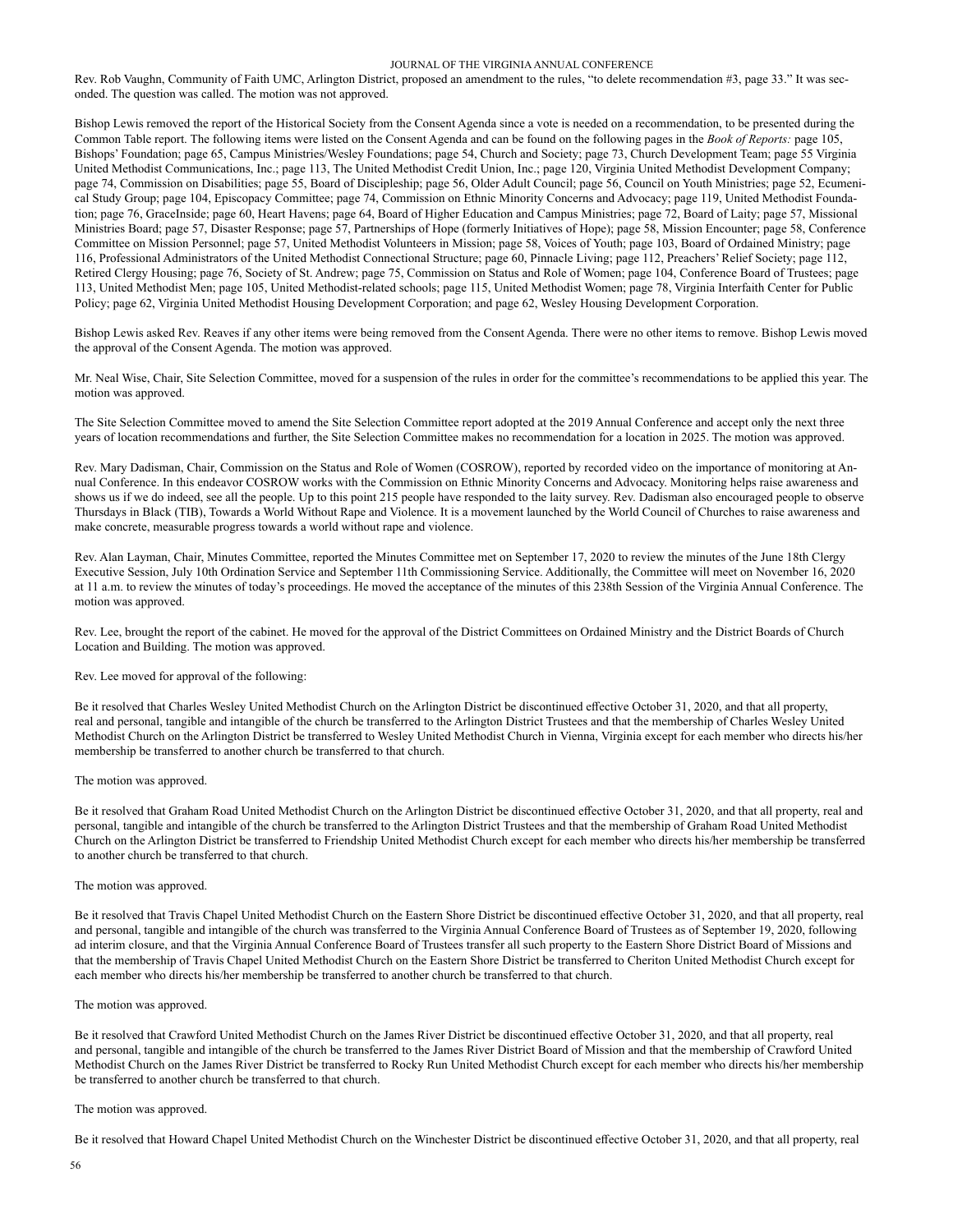### V>DAILY PROCEEDINGS

and personal, tangible and intangible of the church be transferred to the Northwestern Virginia United Methodist Church Board of Missions, a nonstock corporation, and that the membership of Howard Chapel UMC on the Winchester District be transferred to Pine Grove UMC except for each member who directs his/ her membership be transferred to another church be transferred to that church.

The motion was approved.

Rev. Lee offered a prayer for the discontinued churches.

Rev. Lee made the following motion:

Pleasant Hill United Methodist Church, located in the Danville District, having engaged faithfully and amicably in a process to exit the denomination, including intentional, prayerful discernment and discussion, voted to do so on August 23, 2020, at a duly called Church Conference. Pleasant Hill United Methodist Church discontinued ad interim as of September 15, 2020, in keeping with UM Book of Discipline Paragraph 2549.3.

Be it resolved that Pleasant Hill United Methodist Church on the Danville District be discontinued effective October 31, 2020, and that all property, real and personal, tangible and intangible of the church was transferred to the Virginia Annual Conference Board of Trustees as of September 15, 2020, following ad interim discontinuance and that the membership of Pleasant Hill United Methodist Church on the Danville District be transferred to Bethlehem United Methodist Church except for each member who directs his/her membership be transferred to another church be transferred to that church.

Bishop Lewis prayed for Pleasant Hill United Methodist Church.

The motion was approved.

Rev. Lee then announced that the Cabinet is working on a video-based approach on race and race relations. There are 14 videos of 15 minutes each meant to inspire further conversations about race. He thanked clergy and laity for continuing to reach out to people throughout the pandemic.

Rev. Paul Baker, Chair, Church Development Team, welcomed the new faith community New Life International United Methodist Church at St. Andrew's, Rev. John Obeng, planter, Alexandria District; and Impact United Methodist Church, Rev. Tracy Bass, planter, Elizabeth River District. He thanked Rev. Melissa Dunlap, former Chair, Church Development Team, for her work; and Rev. Mark Ogren, former Director of Congregational Excellence, who retired after 46 years of service. The Bishop prayed for the new faith communities.

The Glory Sighting Video about the Henry Fork Center in the Danville District was shown.

Mr. Warren Harper, Conference Lay Leader, addressed the conference and reflected on his eight years as Conference Lay Leader. He remarked on the advances in the relationships between clergy and laity. He talked about the work that is being done to address issues of race and race relations within the Conference. He noted that we have not seen all the people. He reminded us "We need to keep asking questions and be Christ to all the people." He then took off his Conference Lay Leader pin to pass on to Ms. Martha Stokes, incoming Lay Leader.

Ms. Stokes addressed the conference. She reminded the assembly that we have no experience to draw on in order to address our present reality. Just as God called Moses through the burning bush onto holy ground, we have been called onto holy ground. We have been called by name and called to bring transformation to the world.

Mr. Meuswissen presented a stained-glass panel bearing the cross and flame to Mr. Harper with the dates of his service as conference lay leader. A donation to Agape Children's Community Service was made in his honor.

Bishop Lewis paused the conference for a ten-minute stretch break.

Mr. Ken Peterson, Chair, Virginia United Methodist Pensions, Inc, (VUMPI), reviewed the pension report, pages 43-50, *Book of Reports* by recorded video. After briefly describing each recommendation Mr. Peterson moved the acceptance of all seven recommendations. The motion was approved.

Rev. Joe Carson, III, Chair, Equitable Compensation Commission, reported that there were no changes to the minimum compensation schedule and the floor schedule.

Bishop Lewis announced that Rev. Ted Smith, Director of Connectional Ministries, had asked to be placed on a voluntary leave of absence. Mr. Warren Harper, Co-Chair, Common Table for Church Vitality, reported on the work of that body. He noted that the Common Table has been working on a revision of its charter. It is available in the addendum but will not be voted on until 2021. There are two recommendations. The first recommendation is listed on the Addendum to the *Book of Reports* and is presented on behalf of Missional Ministries Board:

That the Relationship Agreements as presented to the Missional Connections Team of the Conference Missional Ministries Board between the Virginia Conference and Heart Havens, Inc.; Pinnacle Living.; United Methodist Family Services of Virginia; Virginia United Methodist Housing Development Corporation; and Wesley Housing Development Corporation, be continued.

He presented the Virginia Conference Historical Society recommendation:

That the Virginia Conference of the United Methodist Church petition the General Commission on Archives and History of the United Methodist Church to designate "Canaan," the home of Edward Dromgoole, Sr. as a United Methodist Historic Site and submit the completed application form "Registration of a United Methodist Historic Site" to the said General Commission on Archives and History with the signature of the bishop and conference secretary.

Mr. Harper then recommended the approval of the motions. The motions were approved.

Mr. Harper presented the nominations to committees, commissions, boards and agencies, pages 80-85, *Book of Reports*, and the Addendum found in the Official Packet. The motion was approved.